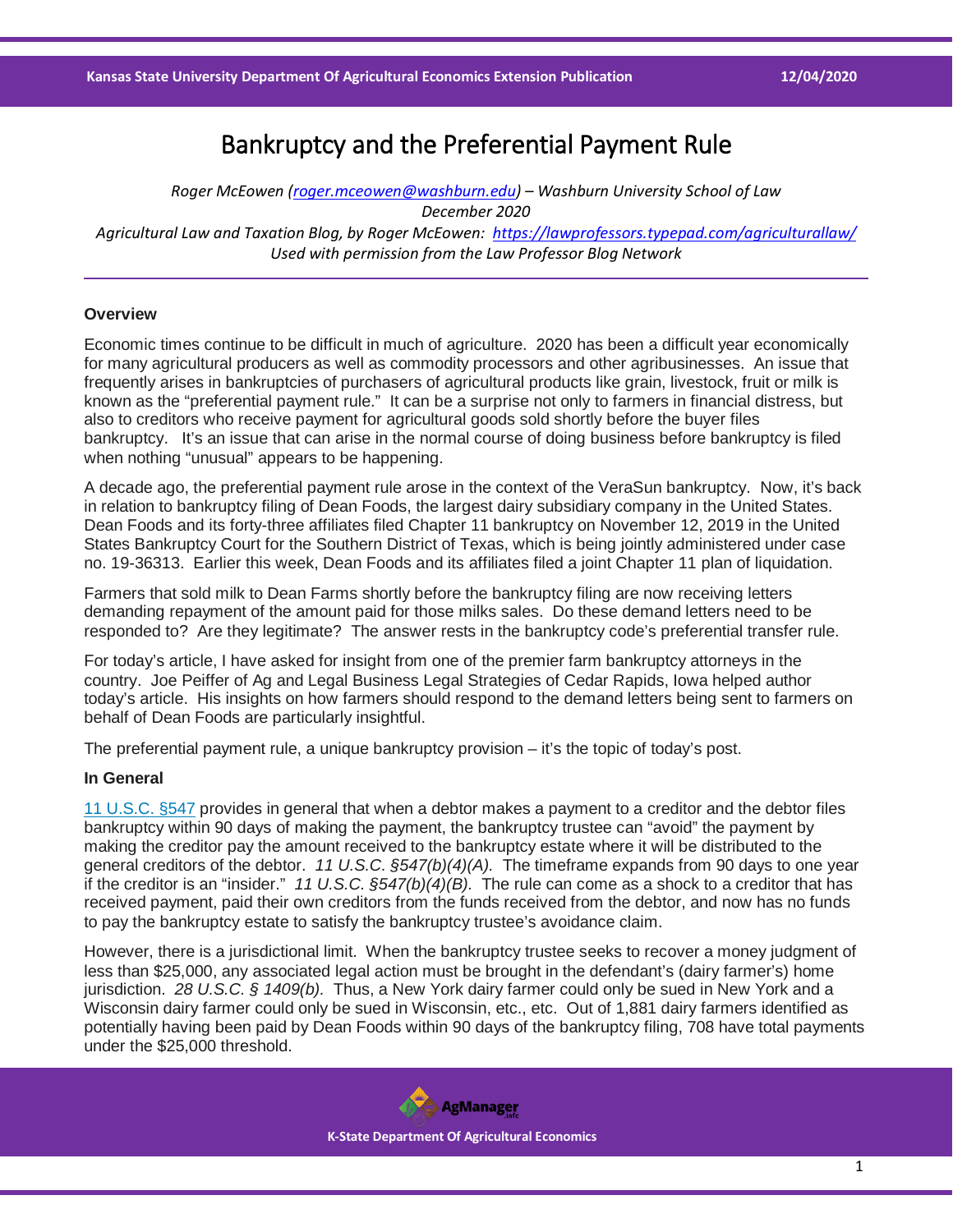There is also an administrative priority provision that can possibly apply. Under this provision, claims for deliveries that are made within in 20 days of the bankruptcy filing are elevated to the priority of an administrative expense claim. *11 U.S.C. §503(b)(9).* In the Dean Foods bankruptcy, the 20-day timeframe would apply to deliveries made on or after October 23, 2019 until the petition date of November 12, 2019. The provision only covers deliveries. It does not cover payments. Of the 13,510 potentially preferential payments listed in the Dean Foods Statement of Financial Affairs, 1,590 could potentially cover deliveries made in that 20-day period.

#### **Exceptions**

The preferential payment rule does come with some exceptions. The exceptions basically comport with usual business operations. In other words, if the transaction between the debtor and the creditor occurred in the normal course of the parties doing business with each other, then the trustee's "avoidance" claim will likely fail.

**Exchange for new value.** The bankruptcy trustee cannot avoid a transfer to the extent the transfer was intended by the debtor and the creditor (to or for whose benefit such transfer was made) to be a contemporaneous exchange for new value given to the debtor, and occurred in a substantially contemporaneous exchange. *[11 U.S.C. §547\(](https://casetext.com/statute/united-states-code/title-11-bankruptcy/chapter-5-creditors-the-debtor-and-the-estate/subchapter-iii-the-estate/section-547-preferences?ref=ArRBZs!yiuGaT)c)(1)(A-B).* A contemporaneous exchange for new value is not preferential because it encourages the creditor to deal with troubled debtors and because other creditors are not adversely affected if the debtor's estate receives new value. *See, e.g., [In re Jones Truck Lines, 130](https://casetext.com/case/in-re-jones-truck-lines-inc-4?ref=ArRBZs!lpUA5w)  [F.3d 323 \(8th Cir. 1997\).](https://casetext.com/case/in-re-jones-truck-lines-inc-4?ref=ArRBZs!lpUA5w)* "New value" as used in [Section 547\(c\)](https://casetext.com/statute/united-states-code/title-11-bankruptcy/chapter-5-creditors-the-debtor-and-the-estate/subchapter-iii-the-estate/section-547-preferences?ref=ArRBZs!yiuGaT) means "money or money's worth in goods, services, or new credit." *[11 U.S.C. § 547\(a\)\(2\).](https://casetext.com/statute/united-states-code/title-11-bankruptcy/chapter-5-creditors-the-debtor-and-the-estate/subchapter-iii-the-estate/section-547-preferences?ref=ArRBZs!yiuGaT)* An exchange for new value is presumed substantially contemporaneous if the transfer of estate property is made within seven days of the transfer of the new value. *See, e.g., [In re Mason, 189 B.R. 932 \(Bankr. N.D. Iowa 1995\).](https://casetext.com/case/in-re-mason-34?ref=ArRBZs!a3rs6M)*

**Ordinary course of business.** The bankruptcy trustee also cannot avoid a transfer to the extent that the transfer was in payment of a debt that the debtor incurred in the ordinary course of the debtor's business (or financial affairs) with the creditor, and the transfer was made in the ordinary course of business or financial affairs of the debtor and the creditor; or was made according to ordinary business terms. *[11 U.S.C.](https://casetext.com/statute/united-states-code/title-11-bankruptcy/chapter-5-creditors-the-debtor-and-the-estate/subchapter-iii-the-estate/section-547-preferences?ref=ArRBZs!yiuGaT)  [§547\(c\)\(2\)\(A\)-](https://casetext.com/statute/united-states-code/title-11-bankruptcy/chapter-5-creditors-the-debtor-and-the-estate/subchapter-iii-the-estate/section-547-preferences?ref=ArRBZs!yiuGaT)(B).* If the transaction at is the first between the parties, "the transaction must be typical compared to both parties' past dealings with similarly-situated parties. *In re Pickens, No. 06-01120, 2008 Bankr. LEXIS 6 (Bankr. N.D. Iowa Jan. 3, 2008).*

So how can a farmer demonstrate an ordinary course of business? Basically, it is shown by demonstrating that the transfer to the debtor was consistent with a pattern of previous transfers between the parties. Business transactions between the parties that are within the norm of industry practice are essential to establishing that the transactions occurred in the ordinary course of business. Also, a payment that is made in the "ordinary course of business" between the debtor and the creditor will involve invoices that are paid in the time period required on the invoice, or payment made in accordance with industry custom or past dealings.

**Settlement Payment Via Forward Contract.** A trustee also cannot avoid a transfer that is a settlement payment made by a forward contract merchant in connection with a commodity contract or forward contract entered before the bankruptcy petition is filed. *[11 U.S.C. §546\(e\).](https://casetext.com/statute/united-states-code/title-11-bankruptcy/chapter-5-creditors-the-debtor-and-the-estate/subchapter-iii-the-estate/section-546-limitations-on-avoiding-powers?ref=ArRBZs!b2393R)*

**Security interest.** A trustee also cannot avoid a transfer that creates a security interest in property that the debtor acquires that secures new value given in accordance with a security agreement that contains a description of the property as collateral and is perfected on or before 30 days after the debtor receives possession of the property.

# **Recent Case**

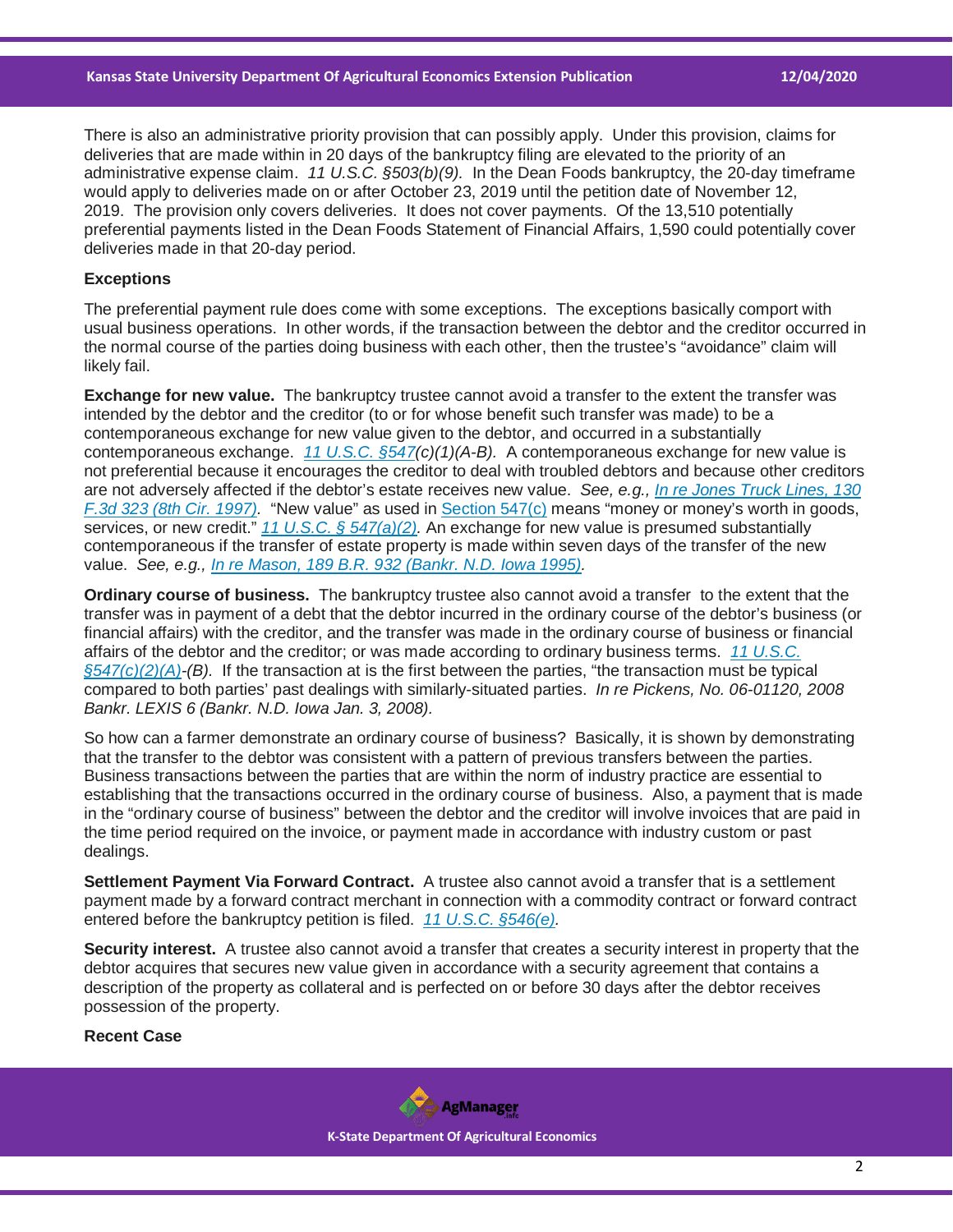### **Kansas State University Department Of Agricultural Economics Extension Publication 12/04/2020**

A recent court decision from Arkansas illustrates how the preferential payment rule can apply in an agricultural setting. In *[Rice v. Prairie Gold Farms, No. 2:17CV126 JLH, 2018 U.S. Dist. LEXIS 51678 \(E.D.](https://casetext.com/case/rice-v-prairie-gold-farms?ref=ArRBZs!zoC1ME)  [Ark. Mar. 28, 2018\),](https://casetext.com/case/rice-v-prairie-gold-farms?ref=ArRBZs!zoC1ME) the debtor was a* partnership engaged in wheat farming activities. The debtor entered into two contracts for the sale of wheat with a grain broker. The contracts called for a total of 10,000 bushels of wheat to be delivered to the broker anytime between June 1, 2014 and July 31, 2014. In return, the debtor was to be paid \$6.78/bushel for 5,000 bushels and \$7.09/bushel for the other 5,000 bushels for a total price of \$69,350. The debtor delivered the wheat in fulfillment of the contracts on July 21, 2014 and August 4, 2014 and received \$71,957.10 later in August, in return for a total delivery of 10,813.07 bushels.

The grain broker debtor subsequently filed Chapter 11 bankruptcy on October 23, 2014 (which was later converted to Chapter 7). The Chapter 7 trustee sought to avoid the payment for the farmer's wheat crop by the grain broker as a preferential transfer under [11 U.S.C. §547\(](https://casetext.com/statute/united-states-code/title-11-bankruptcy/chapter-5-creditors-the-debtor-and-the-estate/subchapter-iii-the-estate/section-547-preferences?ref=ArRBZs!yiuGaT)b) and return the money paid to the farmer for his wheat crop to the bankruptcy estate for distribution to creditors. The trial court disagreed with the trustee, noting that 11 U.S.C.  $\S 547(c)(1)$  disallowed avoidance of a transfer if it is made in a contemporaneous exchange for new value that the debtor received. The trustee claimed that the transfer of wheat was not contemporaneous because the contract was entered into in May and the wheat was not delivered and payment made until over two months later.

The trial court determined that the transfer was for new value and payment occurred in a substantially contemporaneous manner corresponding to the delivery of the wheat. Thus, the exception of 11 U.S.C.  $\S547(c)(1)$  applied. The court also noted that the wheat sale contracts were entered into in the ordinary course of the debtor's business and, thus, also met the exception of [11 U.S.C. §547\(](https://casetext.com/statute/united-states-code/title-11-bankruptcy/chapter-5-creditors-the-debtor-and-the-estate/subchapter-iii-the-estate/section-547-preferences?ref=ArRBZs!yiuGaT)c)(2). The debtor and the grain broker had a business history of similar transactions, and the court noted that the trustee failed to establish that the wheat contracts were inconsistent with the parties' history of business dealings.

In the Arkansas case, the court noted that the parties had prior dealings that they conducted in the same manner and that nothing was out of the ordinary. There wasn't any attempt to defraud creditors or shield assets from the reach of creditors. That's really the point behind the preferential transfer rule. For those that continue conducting business as usual, the rule won't likely come into play.

## **Response to Preference Demands**

**Information gathering.** For a farmer or other creditor that receives a demand letter from attorneys representing Dean Foods or any other debtor in bankruptcy, it is important to immediately assemble documentation to provide to competent bankruptcy counsel to respond to the demand for return of the preferential transfer.

Dairy farmers that were selling milk to Dean Foods directly or to a subsidiary that have received preference demand letters should assemble the following:

- Payment evidence, such as milk check stubs or electronic funds transfer receipts. This will show when the milk was delivered to the dairy, as well as when the dairy made payment for the milk.
- Contracts for delivery of milk should be provided to counsel as it will assist the farmer in demonstrating that the payment by the dairy qualifies to protect the farmer from the preference demand. Since dairies generally make payment for the milk twice a month like clockwork, the preference demands can be defeated using the ordinary course of business defense outlined above.
- Any other documentation that helps establish a normal, standard industry practice of business dealings with Dean Foods.

**AgManager K-State Department Of Agricultural Economics**